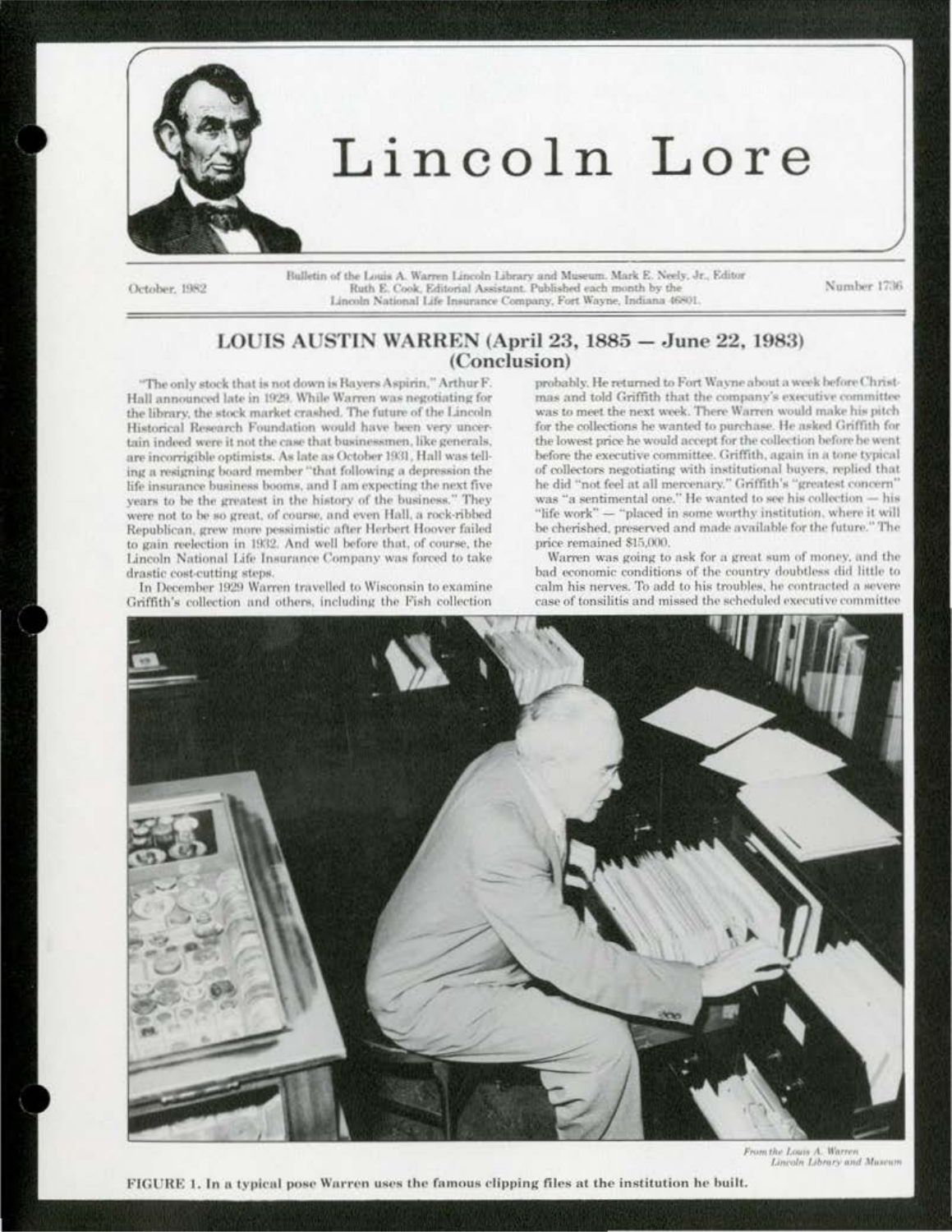meeting. He had to go to the hospital, apparently for a tonsilectomy, and the negotiations to acquire a Lincoln collection for the foundation were still hanging fire in February.

On February 8, 1930, the executive committee agreed to purchase the Fish and Griffith collections, apparently for \$40,000 and \$15,000 respectively. Warren was in high glee as he prepared to leave on his annual February speaking itinerary. When he returned, he started listing and cataloguing the thousands of books and pamphlets which were pouring into the foundation. At the same time, mahogany-colored steel bookcases and files began to arrive in Fort Wayne to hold the collections. By May the last of the library fixtures, eight plate glass exhibit cases, had arrived, but Warren was still putting the collections in order.

Griffith sent small parts of his collection that spring, but the bulk, 40 one hundred-pound boxes, two tons of books, pamphlets, and periodicals, were not shipped until August. When his collection was gone, Griffith felt "a little lonesome."

Soon after the collection arrived in Fort Wayne, Griffith wrote Warren to ask to buy a book of which Griffith knew there to be two copies in the collection. Warren's reply revealed that the Director of the Lincoln Historical Research Foundation did not yet know what bad financial times were ahead:

I should like very much to comply with your request relative to disposing of one of our copies [of the book]..., but I fear it would start a precedent which would make me much work and put me in much trouble.

We have not sold a single item of Lincolniana and do not intend to as we would soon find ourselves in the role of a secondhand book store.

We have a very great number of duplicates and what the disposition of them will be we have not decided as yet. We are not anxious to let Lincoln collectors know that we have any duplicates.

You can readily see we would be constantly approached by collectors all over America who were seeking some of the rare items which we have in duplicate and our office force would be detracted from its regular routine work.

What businessman Arthur F. Hall could not foresee, was not foreseen by historian Warren either. Warren continued to work at building a great collection. On January 22, 1931, a Chicagoan named L. E. Dicke gave Warren a thirty-day option to purchase a collection of over 800 Lincoln prints at \$6,000. Warren was confident enough of his ability to get the money from the executive committee that he brought the print collection to the foundation. Soon thereafter, the company had to contemplate increasing its capital stock, and the \$6,000 was nowhere to be found.

"Had we not been struck by this depression I am quite sure they would have resolved long before this to acquire your collec-Warren wrote Dicke in the summer of 1931. In July he tion." offered to pack the prints and return them to Chicago, but Dicke was willing to wait. He tried his best salesmanship on the business executives, drafting a memorandum on "Enduring vs. Momentary Publicity"

A one page advertisement in the Saturday Evening Post costs approximately \$7,000. It will be observed by a large but rather indefinite number of people for a moment only, and its usefulness is gone forever. The \$7,000 is gone forever, also, and with it its earning power of \$420 a year. Theoretically a company never ceases to pay its annual toll for its contacts made through momentary advertising which had long since faded out

Few companies have a point of contact which allows human interest to sponsor an enduring publicity.

A collection of 800 rare Lincoln prints easily associated with the company name and available for exhibition in private homes, schools, churches, clubs, convention halls, and art museums, can be purchased for \$6000 - 1000 less than the cost of a page in the Saturday Evening Post.

This advertising material is of enduring character and increasing interest and is not subject to the fading out process of momentary publicity.

The original cost of 6000 is not gone forever, but can be converted into cash upon order. Passing time increases the price of old prints so that the accumulative values resulting should

easily care for the interest money on the investment. Theoretically this type of enduring advertising costs nothing.

Warren even tried to get the company to buy the collection at \$4,500 by removing the seven most expensive prints from the lot, but not even that reduced amount was available.

By the summer of 1931 Warren had hit upon the idea of selling the duplicates from the Fish and Griffith collections in order to raise enough money to purchase the Dicke collection. Of course, it proved difficult to sell the duplicates in the depressed economy. Warren felt certain that in January 1932 the company would give him the \$4,500 and not force him to wait upon the sale of the duplicates to close the deal. But in January the company's officers decided to embark on a costly advertising program to counter the effects of the Depression on sales, and the executive committee turned Warren down. He would have to sell his duplicates before he could purchase the prints.

That sale came later, but the negotiation gave Warren the idea for the method by which the foundation would survive the Depression as an occasionally active purchaser of Lincolniana. Warren would sell duplicates, new Lincoln books, and pamphlets published by the Fort Wayne organization itself to raise money for other purchases. It was an ingenious scheme which allowed the fledgling organization to survive until better economic times in the 1940s.

The experience of the Lincoln Historical Research Foundation was paralleled to some degree by another young Lincoln institution, the Lincoln Centennial Association in Springfield, Illinois. It was organized as a serious private historical society in 1925. Paul M. Angle became its first secretary, the executive head of the organization, which was renamed the Abraham Lincoln Association in 1929. After seven years of work with the association. Angle was offered the job of director of the Illinois State Historical Library, in Springfield, a state-supported historical organization. It was 1932, and here is Angle's ironic description of what ensued:

It seemed to me to be a very good idea. The Depression was approaching its nadir, and I concluded that the State of Illinois was far more likely to survive the debacle than the ... Association. In short, I ran for cover. Although I have never regretted the decision, my prognosis was wrong. The State of Illinois cut salaries and missed a couple of payrolls; the Lincoln Centennial Association sailed through nicely. The experience led me to formulate a rule of action for times of economic disaster. Abandon the essential industries. Steel mills and automobile factories shut down, utilities lay off men by the hundreds, banks close. But historical societies and art museums and colleges and universities somehow keep going.

The Lincoln Historical Research Foundation kept going too. But few people today realize that it gained its existence, as it were, by the skin of its teeth. If Warren had delayed by a few months his request to purchase the Fish and Griffith collections, the very heart of what is now called the Louis A. Warren Lincoln Library and Museum, the Lincoln National Life Insurance Company would not likely have been able to make the initial \$55,000 investment. Without the resulting institution with its thousands of books and pamphlets, its mahogany-colored steel bookcases, and its plate glass display cases as an investment to protect, the insurance company might well have thought better of Arthur F. Hall's idea and let Louis Warren take his shelf of books and his clipping scrapbook and return to the ministry.

Louis A. Warren had fortunately worked with characteristic energy, suffering a nervous breakdown in his frantic haste to do all that was necessary to get the institution started. He accomplished enough to guarantee that the institution would have a future just before the Depression grew bad enough to end all hope of starting a research institution. He did enough before 1932 to merit having the library and museum named after him. and he worked diligently there for another twenty-four years. The accomplishments of those years will have to wait another time and, perhaps, another series of Lincoln Lore issues. What has been chronicled already should be enough to explain the sense of loss felt by the Lincoln fraternity everywhere at the death of Louis Austin Warren.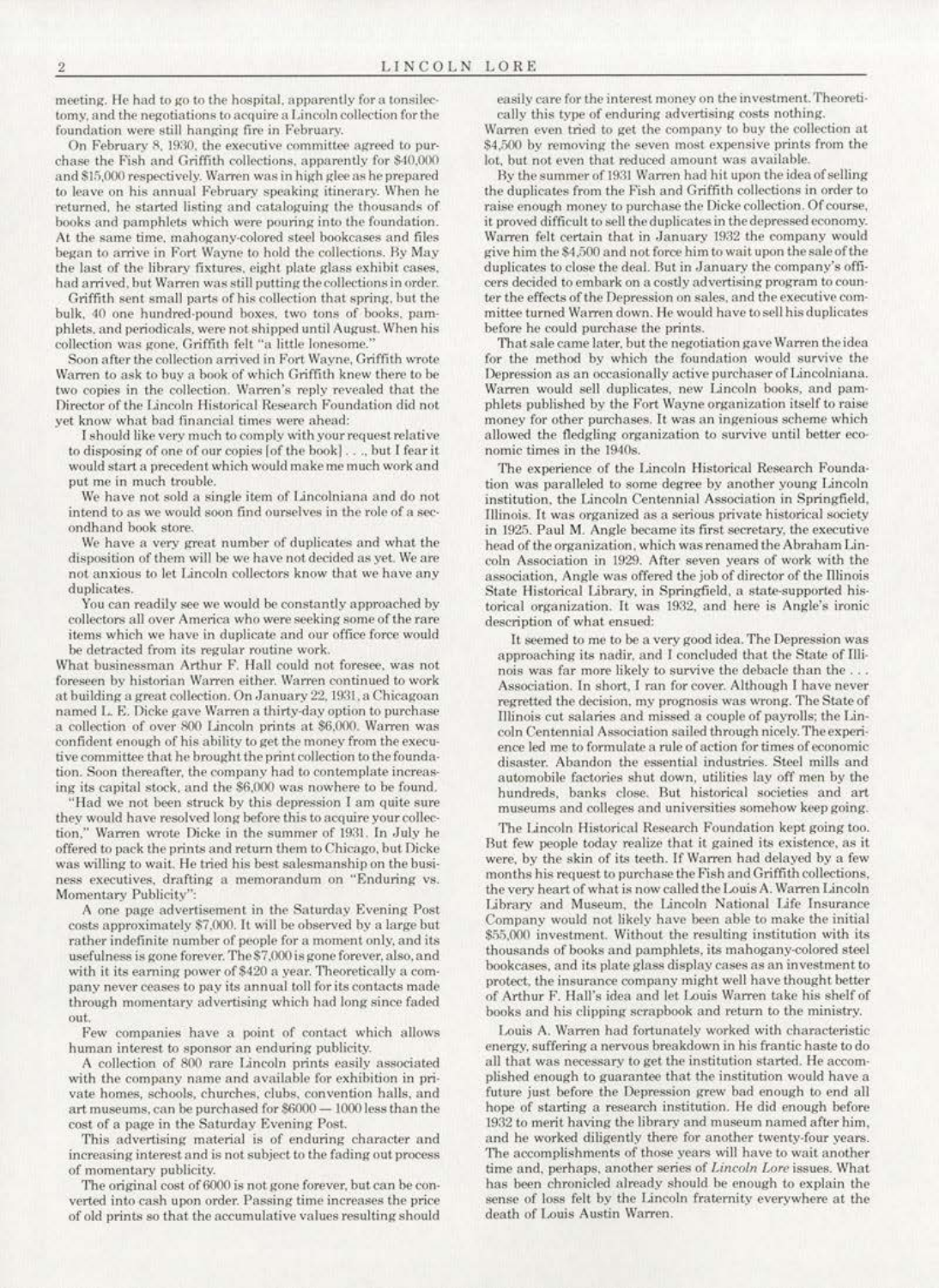## LINCOLN AND THE AMERICAN POLITICAL TRADITION A Symposium on Lincoln's Role in American Political Culture

#### **DATE**

June 7-9, 1984

#### **SPONSOR**

Brown University Library, Providence, R.I.

#### **PAPERS**

Don E. Fehrenbacher, Stanford University The Words of Lincoln

James M. McPherson, Princeton University Abraham Lincoln and the Second American Revolution Michael F. Holt, University of Virginia Lincoln and the Politics of Union

William E. Gienapp, University of Wyoming Who Voted for Lincoln

Stephen B. Oates, University of Mass., Amherst Abraham Lincoln, Republican in the White House Robert H. Wiebe, Northwestern University

Lincoln's Democracy

#### **COMMENTATORS**

Robert V. Bruce, Boston University Richard N. Current, University of N.C., Greensboro Gordon S. Wood, Brown University

#### **WORKSHOPS**

Lincoln Print Portraits for the Collector and Connoisseur **Harold Holzer** 

Conservation of Civil War Era Photographs Roberta Sautter, Paper Conservator, Brown University Collecting Lincoln: What's Left to Collect? Mark E. Neely, Jr. and Frank J. Williams

Lincoln Dollars and Cents: Popular Culture, Commercialization and the Sixteenth President Richard and Kellie Gutman

#### **EXHIBITION**

An exhibition on the symposium theme, drawing upon material from the McLellan Lincoln Collection, will be mounted in the John Hay and Rockefeller Libraries.

#### **ALSO**

There will be a reception June 7 and a banquet June 8. In additon, a walking tour of Providence's historic East Side will be offered, as well as a concert of music of Lincoln's time.

#### **LODGING**

Room and board - two lunches, coffee breaks and banquet will be provided on the campus of Brown University at a cost of approximately \$40 per person.

#### **COSTS**

Funding from the National Endowment for the Humanities has been requested. If granted, there will be no registration fee for the conference and costs for those attending will be limited to room and board. Without NEH support, a registration fee of approximately \$70 per person, plus room and board, will be required.

#### **REGISTRATION**

Registration materials will be mailed in March, 1984, at which time fees will be set. You are invited to indicate your interest in attending the conference at this time. Please state whether you will require dormitory accomodations.

#### **INFORMATION**

For further information please write: Frank J. Williams, Chair The Lincoln Symposium, 2 Williams Street Providence, Rhode Island, 02903 (401)-331-2222

**PLEASE POST**